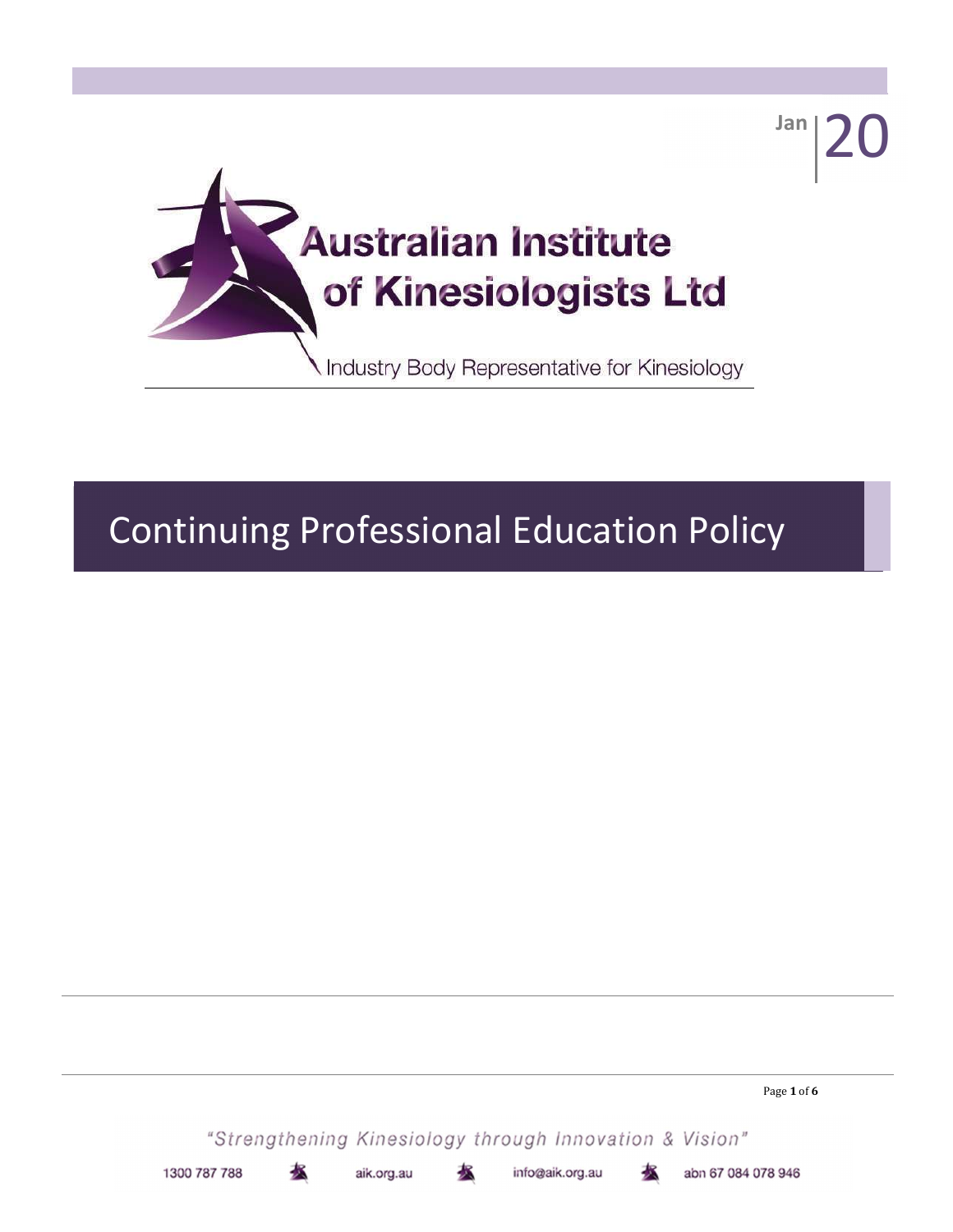#### Table of Contents

| <b>BACKGROUND</b>                             |  |
|-----------------------------------------------|--|
| <b>REQUIREMENT</b>                            |  |
| <b>RECORD KEEPING</b>                         |  |
| <b>PRINCIPLES</b>                             |  |
| <b>ACTIVITIES THAT QUALIFY FOR CPE POINTS</b> |  |

Page 2 of 6

"Strengthening Kinesiology through Innovation & Vision"

水

水

aik.org.au

info@aik.org.au

水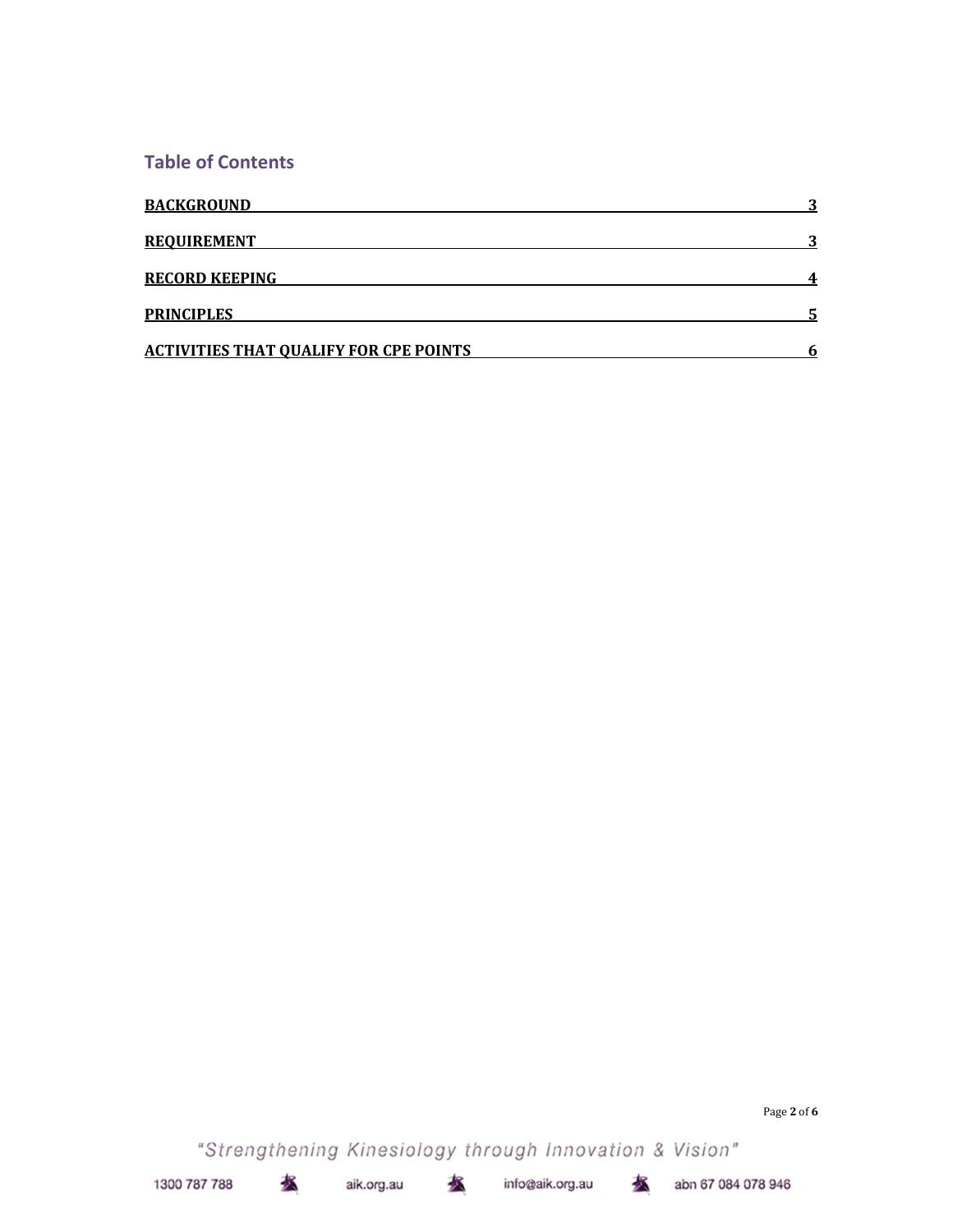## BACKGROUND

Continuing Professional Education has become a necessary part of a professional's life. The purpose of CPE is to ensure Professional Practitioners regularly update their clinical skills and professional knowledge. It is a commitment to updating and furthering one's education.

## REQUIREMENT

Participation in the CPE program is mandatory for the following membership levels:

- Standard Level
- Registered Level
- Registered Professional and Levels above (practicing member)

Members with 'Associate' & 'Student' membership level are exempt from the requirement.

To fulfil the CPE requirements of your membership level, you are required to provide the following CPE points per year (1 January to 31 December):

| <b>Standard Level:</b>                           | 5 CPE points  |
|--------------------------------------------------|---------------|
| <b>Registered Level:</b>                         | 10 CPE points |
| <b>Registered Professional and Levels above:</b> | 20 CPE points |

Members can carry over excess points - up to 50% of their annual CPE point requirements from one year to the next year. Same minimum and maximum point principles apply, the activity must not have been included in previous year's CPE records.

| • Standard members:                         | 2.5 CPE points |
|---------------------------------------------|----------------|
| • Registered members:                       | 5 CPE points   |
| • Registered Professional and levels above: | 10 CPE points  |

New Practitioner members joining on or after 1st July in any given year are only required to partake in CPE the following year, starting January. Details about CPE activities and substantiating proof have to be submitted at the end of the first full membership year, December the latest (when renewing your membership).

"Strengthening Kinesiology through Innovation & Vision"

aik.org.au

术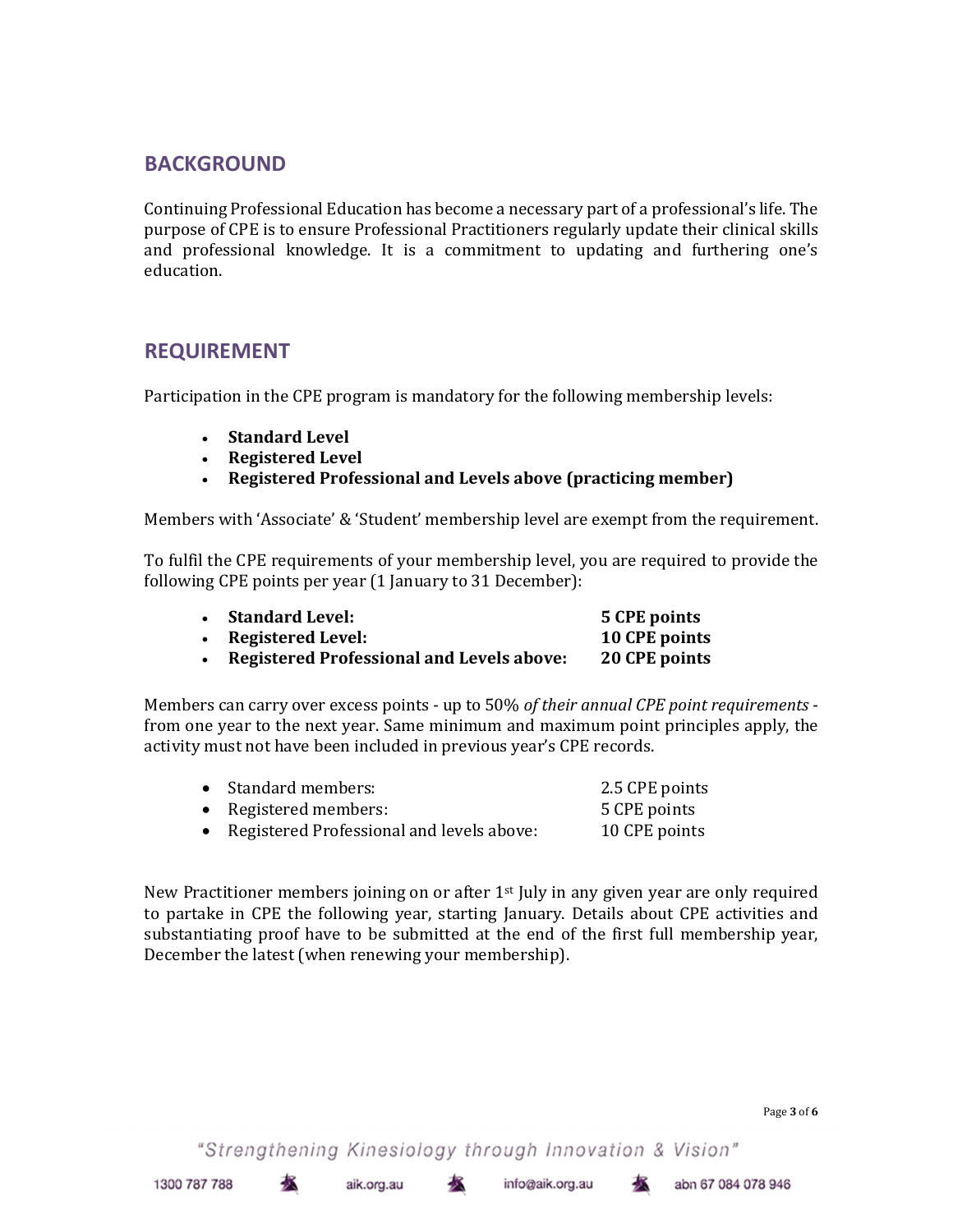## RECORD KEEPING

Each member is responsible for recording his or her CPE.

The CPE record and substantiating proof is to be kept safely and be readily available upon request for up to 7 years.

Evidence or Proof of Activity must be reasonably self-evident, eg. Certificate of Attendance / Competency, receipts, signed Log Book. From time to time you might be asked to demonstrate how it relates to your clinical practice.

CPE records can be updated and maintained online in the CPE Section, via the Member Self Service Portal. CPE records can be updated anytime throughout the year.

#### To access the online CPE Section go to:

- 1) http://www.aik.org.au/members\_only\_area.html
- 2) Click on the 'AIK Ltd Members Only Area' Button
- 3) Input your Username and Password and select 'Login'
- 4) Select 'Manage CPE' from the Menu
- 5) In the 'My CPE' section select the purple '+ Add a Claim' button at the top right corner
- 6) Input details about your CPE activity and upload evidence
- 7) Select 'Save'
- 8) Please note that members are not able to alter records once saved. Please contact the Registrar registrar@aik.org.au if updates to an existing record are required.

Members will need to demonstrate that they have completed CPE when renewing their membership each year. The Registrar will check the online CPE records to ensure that the CPE requirement of their membership level has been met.

"Strengthening Kinesiology through Innovation & Vision"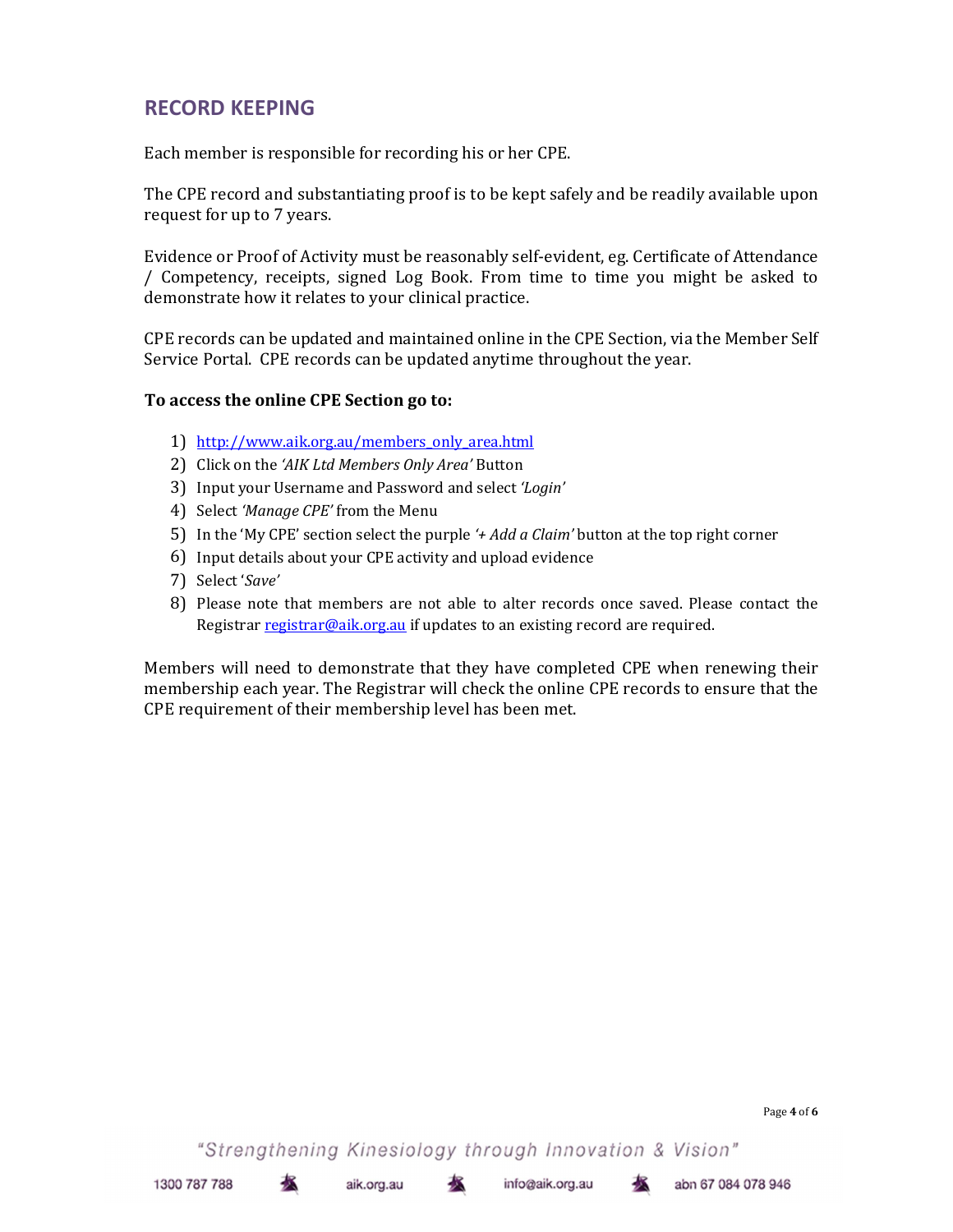## **PRINCIPLES**

The Continuing Professional Education of each member needs to be relevant to his or her clinical practice. It is at their discretion, using the guidelines below:

- It applies to all seminars/workshops/courses/training associated in managing a small business, eg bookkeeping, social media marketing, networking seminars (relevant to clinical practice).
- It applies to seminars, workshops and conferences that encompass broad based topics (relevant to clinical practice) as well as kinesiology courses and updates required by the different modalities.
	- $\checkmark$  Generally one hour of activity (refer to table below) equates with 1 CPE point.
- Online courses for CPE purposes
	- Generally one hour of online education equates with 1 CPE point **max points are** applicable!
	- $\checkmark$  Must be related to your clinical practice. Please check with the AIK Ltd before undertaking any training to ensure recognition for this training so you are not disappointed if CPE not approved.

## Maximum allowable CPE points p.a.

- $\checkmark$  National Executive **Committee** works as office bearers or subcommittee members max 30 points p.a.
- $\checkmark$  AIK Ltd Conference Committee works when attending a min of 80% of Conference Committee meetings – max 10 points p.a.
- $\checkmark$  AIK Ltd Conference / International Kinesiology Conference max. 10 points p.a.
- $\checkmark$  Attending AIK Ltd approved presentations 2 points per meeting
- $\checkmark$  Undertaking CPE courses (non-kinesiology courses) relating to clinical practice max 15 points p.a.
- $\checkmark$  Undertaking approved Higher Ed. Training courses / Research project max 20 points p.a.
- $\checkmark$  Practice hours with an AIK Ltd approved qualified Kinesiology instructor max 10 points (1/2 point per hour)
- $\checkmark$  Participation in Practitioner Support Program max 5 points p.a.
- $\checkmark$  Case Study Submissions max 10 points p.a.
- $\checkmark$  Volunteer work in complimentary therapy (community based agency / project) max 15 points p.a.

## • Practitioner Support Program

基

- $\checkmark$  Mentees and Mentors can claim 1 CPE point per hour (capped at 5 points per year).
- $\checkmark$  Peer Support Participants can claim 1 CPE point per session / meeting, regardless of the duration of the session / meeting (capped at 5 points per year).

## • For Instructors

 $\checkmark$  2 CPE points equals a 1-day face-to-face delivery of an AIK Ltd approved course with maximum allowable points of 30 per year. Eg. 5 days of teaching equals 10 CPE points.

Page 5 of 6

```
"Strengthening Kinesiology through Innovation & Vision"
```
aik.org.au

info@aik.org.au